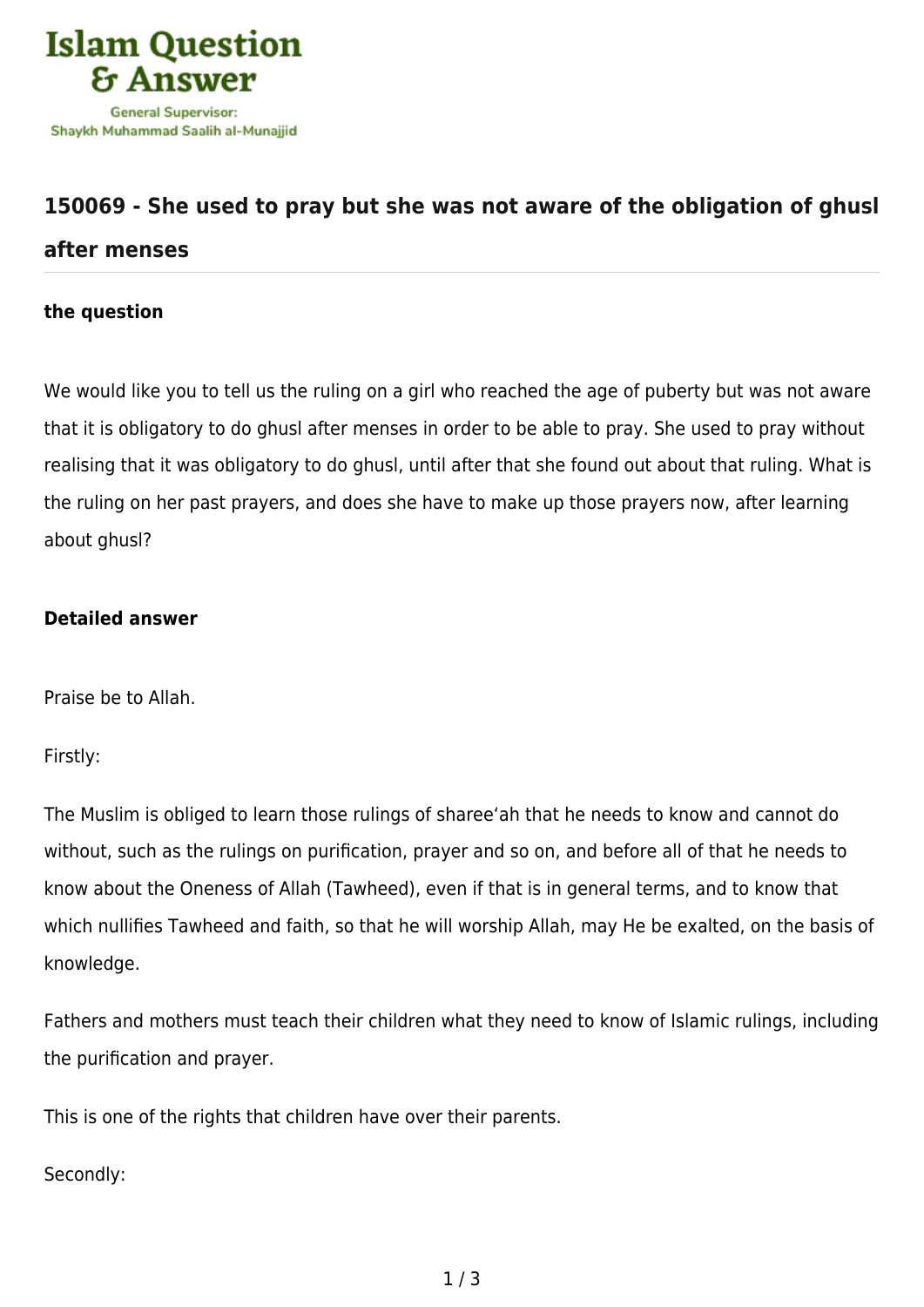

If a person is unaware of the rulings on purification, and he prays with invalid purification out of ignorance on his part, then there is no sin on him and he does not have to make up those prayers that he offered with imperfect purification.

Shaykh al-Islam Ibn Taymiyah (may Allah have mercy on him) said:

Based on that, if a person does not purify himself as he is obliged to because the text did not reach him, such as if he eats camel meat and does not do wudoo' after that, then the text reaches him and it becomes clear to him that wudoo' is required in this case, or he prays in the camel pens, then the text reaches him and the ruling becomes clear to him, does he have to repeat his past prayers? There are two scholarly opinions, both of which were narrated from Ahmad.

A similar case is if he touches his penis then prays, then it becomes clear to him that it is obligatory to do wudoo' after touching one's penis.

The correct view in all these cases is that he does not have to repeat the prayers, because Allah pardons things done by mistake or because of forgetting, and because He says (interpretation of the meaning): "And We never punish until We have sent a Messenger (to give warning)" [al-Isra' 17:15].

If the command of the Messenger (blessings and peace of Allah be upon him) concerning a particular matter did not reach a person, then the ruling that it is obligatory was not proven in his case. Hence in the case of 'Umar and 'Ammaar, when they became junub and 'Umar did not pray whilst 'Ammaar did pray after rolling in the dust, the Prophet (blessings and peace of Allah be upon him) did not instruct either of them to repeat the prayer. Similarly, he did not instruct Abu Dharr to repeat the prayer when he used to become junub and remained for several days without praying. And he did not instruct the Companion who ate until he could clearly distinguish the white thread from the black thread to make up the fast. And he did not instruct those who prayed facing towards Jerusalem before news reached them that this ruling (of facing Jerusalem when praying)